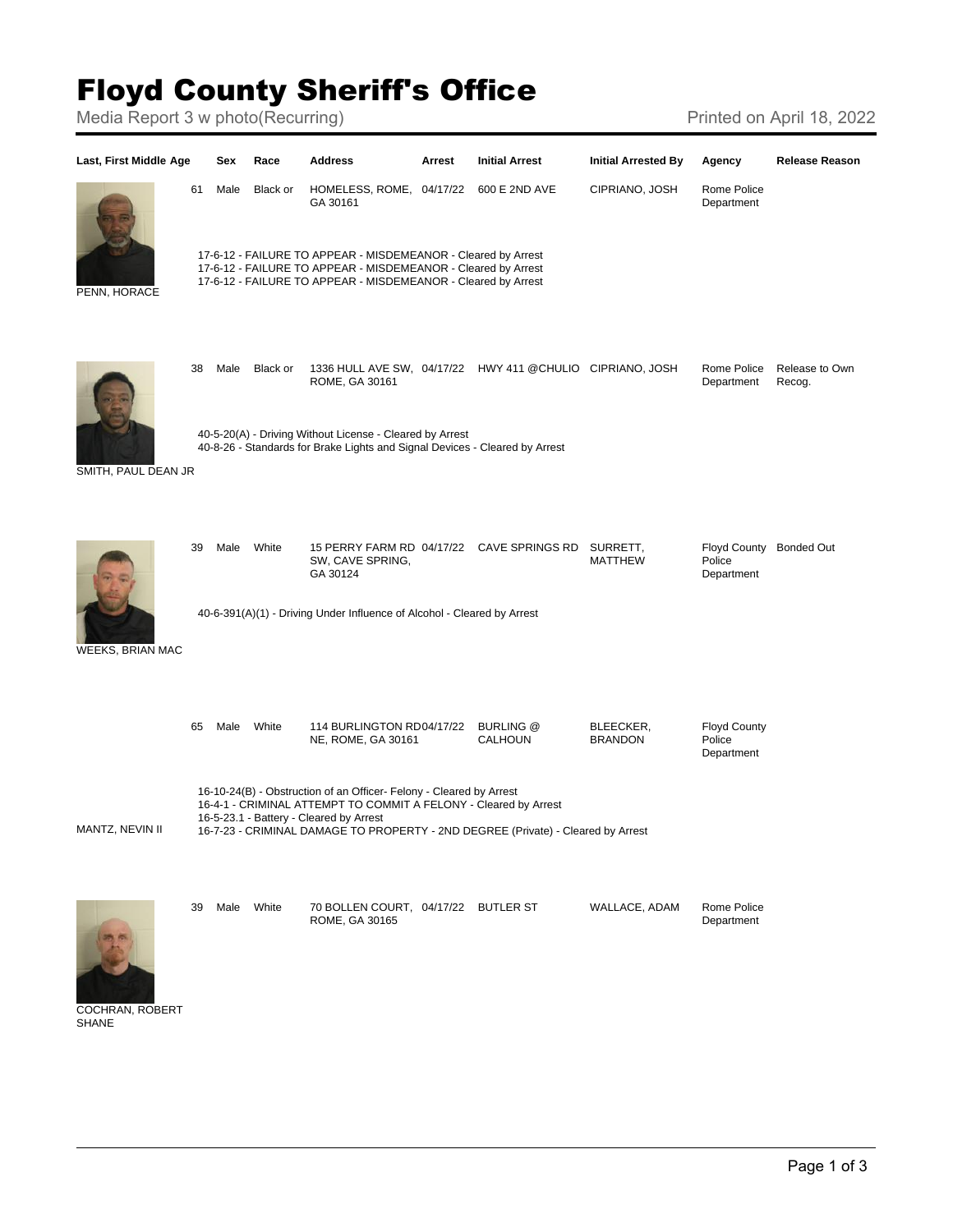| Last, First Middle Age             |    | Sex                                                                                                                                                                                                                                                                                                                                                                                                            | Race           | <b>Address</b>                                                       | Arrest   | <b>Initial Arrest</b>                                                                                                                                                                  | <b>Initial Arrested By</b>  | Agency                              | <b>Release Reason</b> |  |
|------------------------------------|----|----------------------------------------------------------------------------------------------------------------------------------------------------------------------------------------------------------------------------------------------------------------------------------------------------------------------------------------------------------------------------------------------------------------|----------------|----------------------------------------------------------------------|----------|----------------------------------------------------------------------------------------------------------------------------------------------------------------------------------------|-----------------------------|-------------------------------------|-----------------------|--|
|                                    | 25 |                                                                                                                                                                                                                                                                                                                                                                                                                | FemaleBlack or | 101 FORSYTH ST NE, 04/17/22<br>ROME, GA 30161                        |          | 1101 MARTHA<br>BERRY BLVD APT 5<br><b>ROME GA 30165</b>                                                                                                                                | HUNTER, JOHN                | Rome Police<br>Department           |                       |  |
| WATKINS, KHADIJAH<br><b>TAJAH</b>  |    |                                                                                                                                                                                                                                                                                                                                                                                                                |                | 16-7-21 - Criminal Trespass - Damage to Property - Cleared by Arrest |          | 16-5-23.1(F)(1) - BATTERY - FAMILY VIOLENCE (1ST OFFENSE) MISD - Cleared by Arrest                                                                                                     |                             |                                     |                       |  |
|                                    | 39 |                                                                                                                                                                                                                                                                                                                                                                                                                | Female White   | 104 TARAWOOD DR 04/17/22<br>NW, ROME, GA 30165                       |          | 1922 SHORTER<br>AVE                                                                                                                                                                    | GONGWER, SAM                | Rome Police<br>Department           |                       |  |
| TIDWELL, DEIDRA<br>AMANDA          |    |                                                                                                                                                                                                                                                                                                                                                                                                                |                |                                                                      |          | 16-13-30(A) - POSSESSION OF A SCHEDULE IV CONTROLLED SUBSTANCE - Cleared by Arrest - 2 counts<br>16-8-14 - THEFT BY SHOPLIFTING (\$500 or Less) - MISDEMEANOR - Cleared by Arrest      |                             |                                     |                       |  |
|                                    | 45 | Male                                                                                                                                                                                                                                                                                                                                                                                                           | White          | 202 SUNNY HEIGHTS 04/17/22 HWY 411 @ GA 1<br>DR, ROME, GA 30161      |          | <b>LOOP</b>                                                                                                                                                                            | MASCIOVECCHIO,<br>ALEXANDER | Rome Police<br>Department           |                       |  |
| LEVASSEUR,<br><b>HERBERT WAYNE</b> |    | 40-6-20 - Failure to obey Traffice-Contro Devices - Cleared by Arrest<br>40-6-10 - DRIVING W/O INSURANCE- NOT RPT - Cleared by Arrest<br>40-6-391(A)(1) - Driving Under Influence of Alcohol - Cleared by Arrest<br>16-5-23.1(F)(1) - BATTERY - FAMILY VIOLENCE (1ST OFFENSE) MISD - Cleared by Arrest<br>16-5-41 - FALSE IMPRISONMENT - Cleared by Arrest<br>16-5-21 - Aggravated Assault - Cleared by Arrest |                |                                                                      |          |                                                                                                                                                                                        |                             |                                     |                       |  |
| CONAWAY, ASHLEY<br><b>MARIA</b>    | 27 |                                                                                                                                                                                                                                                                                                                                                                                                                | Female White   | 16 B BLACKWEDLER 04/17/22 GADSDEN RD<br>LN, ROME, GA 30165           |          |                                                                                                                                                                                        |                             | Cave Spring<br>Police<br>Department |                       |  |
|                                    | 21 | Male                                                                                                                                                                                                                                                                                                                                                                                                           | White          | 614 GRAND ST,<br>ORLANDO, FL 32805                                   | 04/18/22 | DEAN AVE @ ROY<br>ST                                                                                                                                                                   | TURRENTINE, DOW             | Rome Police<br>Department           |                       |  |
| MANCERO IMENEZ                     |    |                                                                                                                                                                                                                                                                                                                                                                                                                |                | 40-6-72(B) - STOP SIGN VIOLATION - Cleared by Arrest                 |          | 16-13-32.2 - POSSESSION AND USE OF DRUG RELATED OBJECTS - Cleared by Arrest<br>16-11-106 - POSSESSION OF FIREARM OR KNIFE DURING COMMISSION OF OR ATTEMPT TO COMMIT CERTAIN FELONIES - |                             |                                     |                       |  |

MANCEBO-JIMENEZ, ELVIS RECIO

Cleared by Arrest 16-13-30(A) - POSSESSION OF A SCHEDULE I CONTROLLED SUBSTANCE - Cleared by Arrest